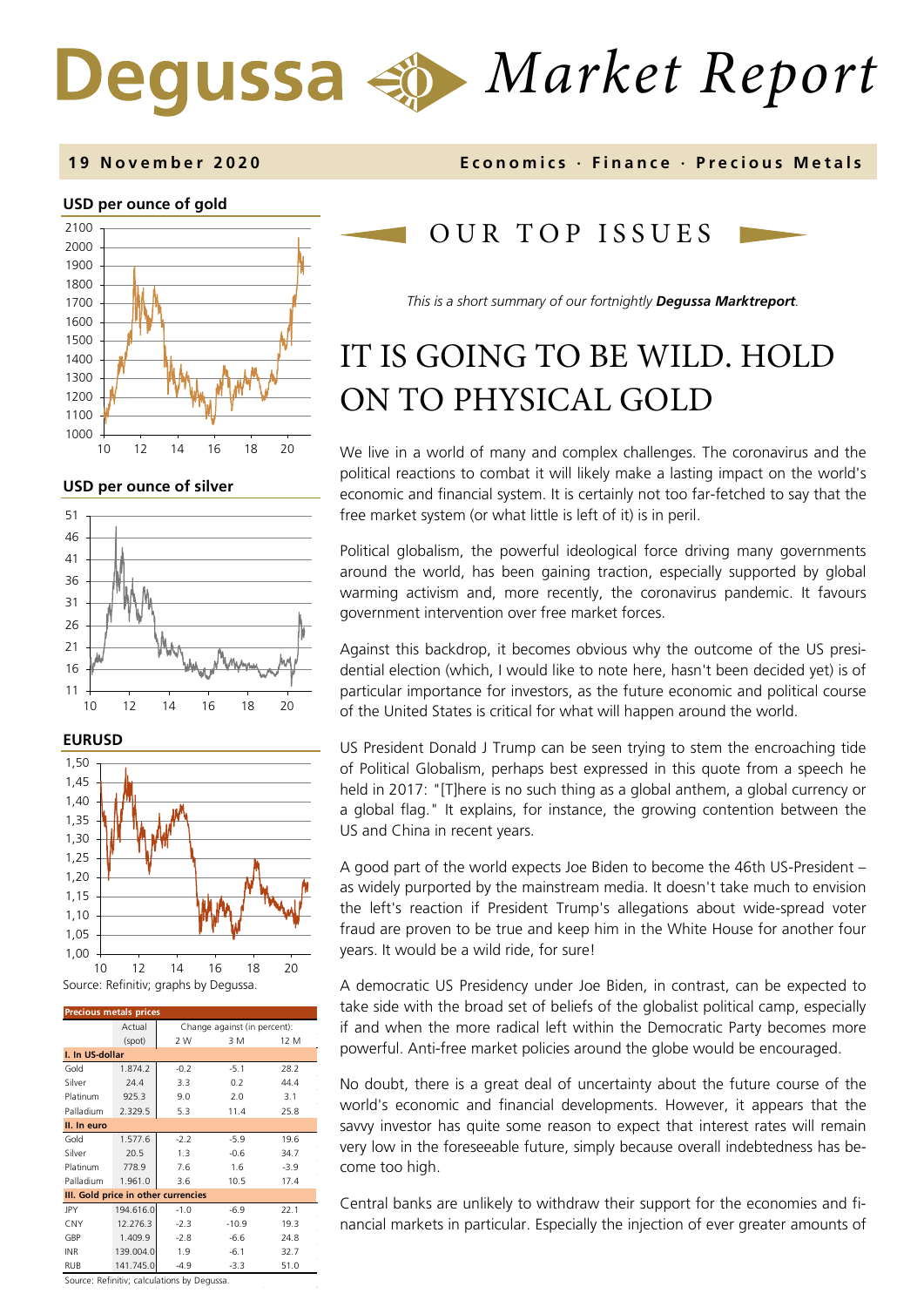#### **Precious metal prices (USD/oz) in the last 7 years**



Source: Refinitiv; graphs by Degussa.

newly created money is likely to continue. Central banks have become the prime funding source for governments and banking institutions.

Of course, the announcements that a vaccine against SARS-CoV-2 will be available in the not too distant future gives hope that economically devastating effects resulting from politically dictated lockdowns may come to an end. This could indeed improve the outlook for economic output and employment around the globe.

However, even such a scenario wouldn't necessarily mean that central banks would end their excessively expansionary monetary policies because the entire economic system as far as consumption and investment is concerned has become dependent on artificially suppressed interest rates and the continued printing of money.

Under these conditions, it appears to be highly likely that the purchasing power of basically all official currencies – be it the US dollar, the euro, the British pound or the Swiss franc – will come under pressure. It is against this backdrop that the relative attractiveness of holding gold from an investor's viewpoint increases.

The purchasing power of gold cannot be debased by central banks running the printing presses. Other than bank deposits and short-term debt, gold does not carry a credit default risk. Gold provides a hedge against the potential downfall of the unbacked paper money system – which, while it may not be around the next corner, is an event that carries a probability that is higher than zero.

In this environment, we estimate (with a great deal of caution, of course) that the price of gold may reach the level of around 2.500 USD/oz by mid-2021 (with an upper band of around 2.780 USD/oz and a lower band of around 2.310 USD/oz). At current prices, our estimate implies an upward potential of around 30 per cent.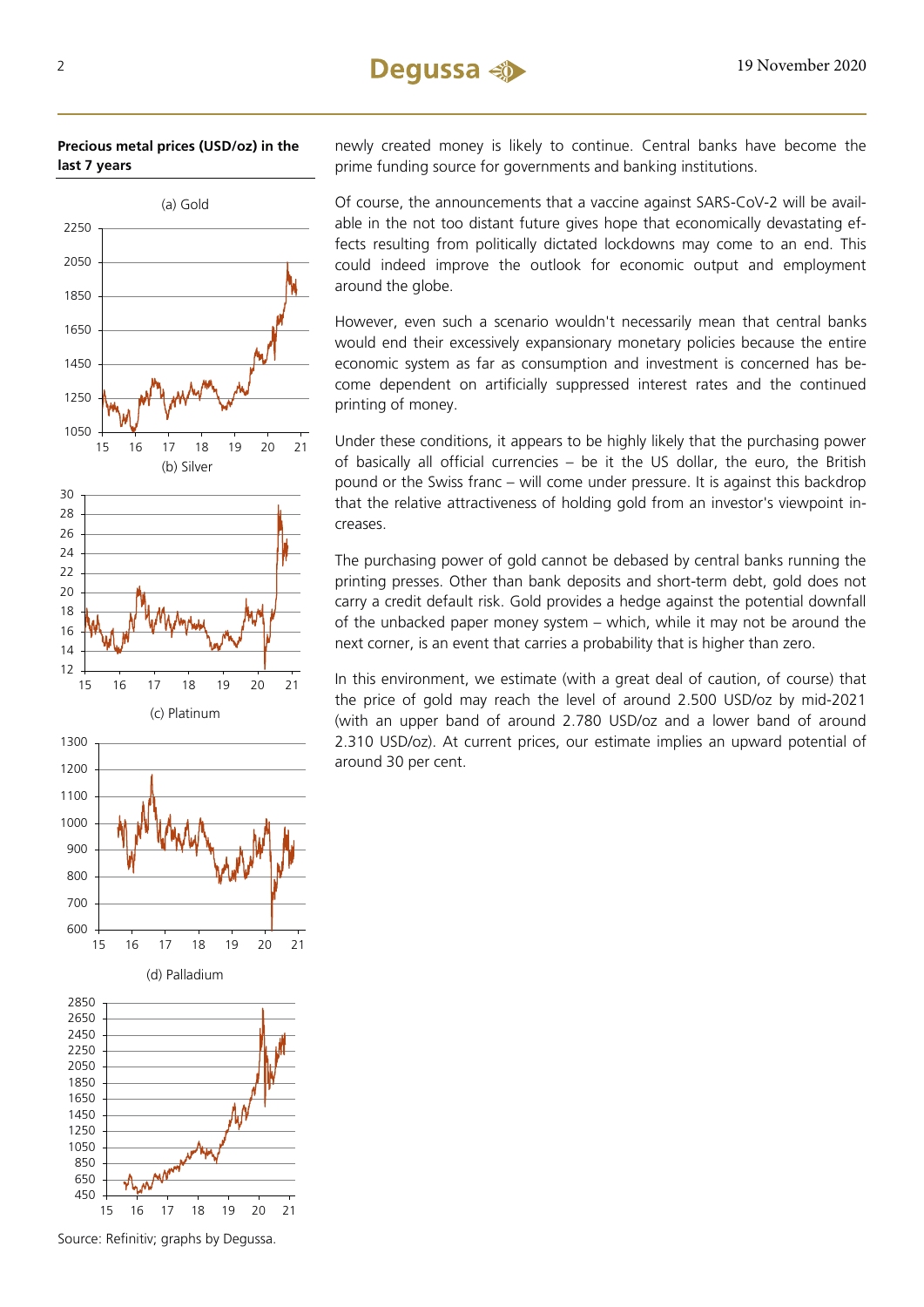# PRECIOUS METALS PRICES

**In US-Dollar per ounce**

|                          |             | Gold         |             | <b>Silver</b> | <b>Platinum</b> |              | Palladium   |              |  |
|--------------------------|-------------|--------------|-------------|---------------|-----------------|--------------|-------------|--------------|--|
| I. Actual                | 1874.1      |              | 24.4        |               | 923.0           |              | 2332.5      |              |  |
| II. Gliding averages     |             |              |             |               |                 |              |             |              |  |
| 10 days                  |             | 1895.6       | 24.5        |               | 889.9           |              | 2380.5      |              |  |
| 20 days                  |             | 1896.4       |             | 24.3          |                 | 882.1        |             | 2342.2       |  |
| 50 days                  | 1905.9      |              | 24.6        |               | 887.8           |              | 2333.3      |              |  |
| 100 days                 |             | 1907.4       |             | 24.3          |                 | 894.4        |             | 2230.0       |  |
| 200 days                 | 1790.4      |              | 20.3        |               | 849.3           |              | 2156.2      |              |  |
|                          |             |              |             |               |                 |              |             |              |  |
| III. Estimates, mid 2020 | 2550        |              | 48          |               | 1059            |              | 2066        |              |  |
| (1)                      | 36          |              | 97          |               | 15              |              | $-11$       |              |  |
| <b>Band width</b>        | Low<br>2310 | High<br>2780 | Low<br>43.0 | High<br>53.0  | Low<br>823      | High<br>1295 | Low<br>1899 | High<br>2299 |  |
| (1)                      | 23          | 48           | 76          | 117           | $-11$           | 40           | $-19$       | $^{\rm -1}$  |  |
| V. Annual averages       |             |              |             |               |                 |              |             |              |  |
| 2017                     | 1253        |              | 17.1        |               | 947             |              | 857         |              |  |
| 2018                     | 1268        |              | 15.8        |               | 880             |              | 1019        |              |  |
| 2019                     | 1382        |              | 16.1        |               | 862             |              | 1511        |              |  |

#### **In Euro per ounce**

|                                            | Gold<br><b>Silver</b> |                    | <b>Platinum</b>   |                     | Palladium          |                    |                      |                   |  |
|--------------------------------------------|-----------------------|--------------------|-------------------|---------------------|--------------------|--------------------|----------------------|-------------------|--|
| I. Actual                                  | 1578.7                |                    | 20.6              |                     | 777.5              |                    | 1964.9               |                   |  |
| II. Gliding averages                       |                       |                    |                   |                     |                    |                    |                      |                   |  |
| 10 days                                    | 1604.3                |                    | 20.8              |                     | 753.1              |                    | 2014.7               |                   |  |
| 20 days                                    | 1608.7                |                    | 20.6              |                     | 748.2              |                    | 1986.6               |                   |  |
| 50 days                                    |                       | 1618.8             |                   | 20.9                |                    | 753.9              |                      | 1981.6            |  |
| 100 days                                   |                       | 1627.0             |                   | 20.7                |                    | 762.8              |                      | 1901.5            |  |
| 200 days                                   | 1574.1                |                    | 17.7              |                     | 746.9              |                    | 1897.5               |                   |  |
| III. Estimates, mid 2020<br>(1)            | 2300<br>46            |                    | 43<br>111         |                     | 950<br>22          |                    | 1860<br>$-5$         |                   |  |
| <b>Band width</b><br>(1)                   | Low<br>2080<br>32     | High<br>2510<br>59 | Low<br>30.0<br>46 | High<br>47.9<br>133 | Low<br>740<br>$-5$ | High<br>1170<br>50 | Low<br>1710<br>$-13$ | High<br>2070<br>5 |  |
| V. Annual averages<br>2017<br>2018<br>2019 | 1116<br>1072<br>1235  |                    |                   | 15<br>13<br>14      | 844<br>743<br>770  |                    | 863                  | 760<br>1350       |  |

Source: Refinitiv; calculations and estimates Degussa. Numbers are rounded.

 $(1)$  On the basis of actual prices.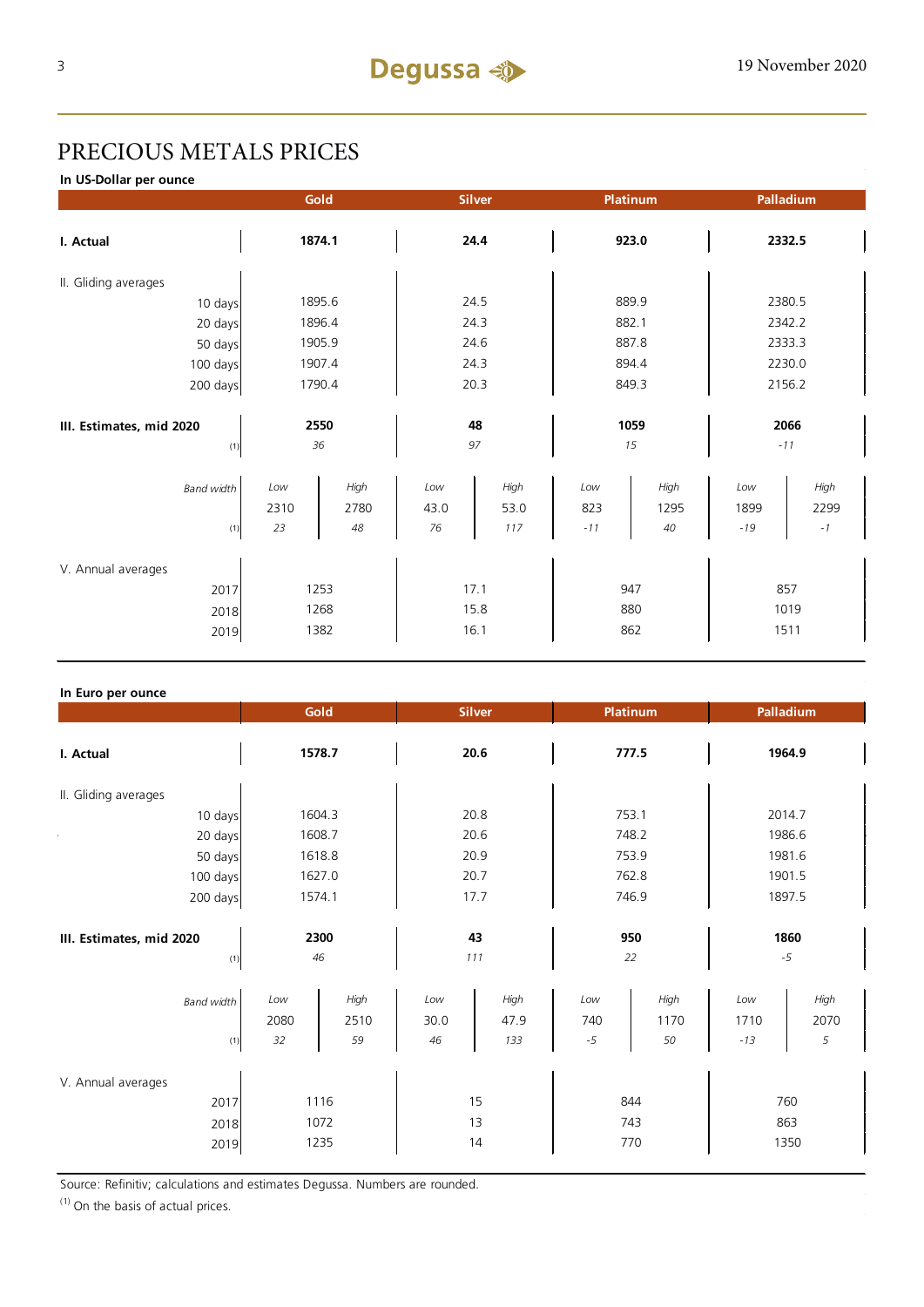# BITCOIN, PERFORMANCE OF VARIOUS ASSET CLASSES

#### **Bitcoin in US dollars**



Source: Refinitiv; graph by Degussa.

#### **Performance of stocks, commodities, FX and bonds**

(a) In national currencies (b) In euro





Source: Refinitiv; calculations by Degussa.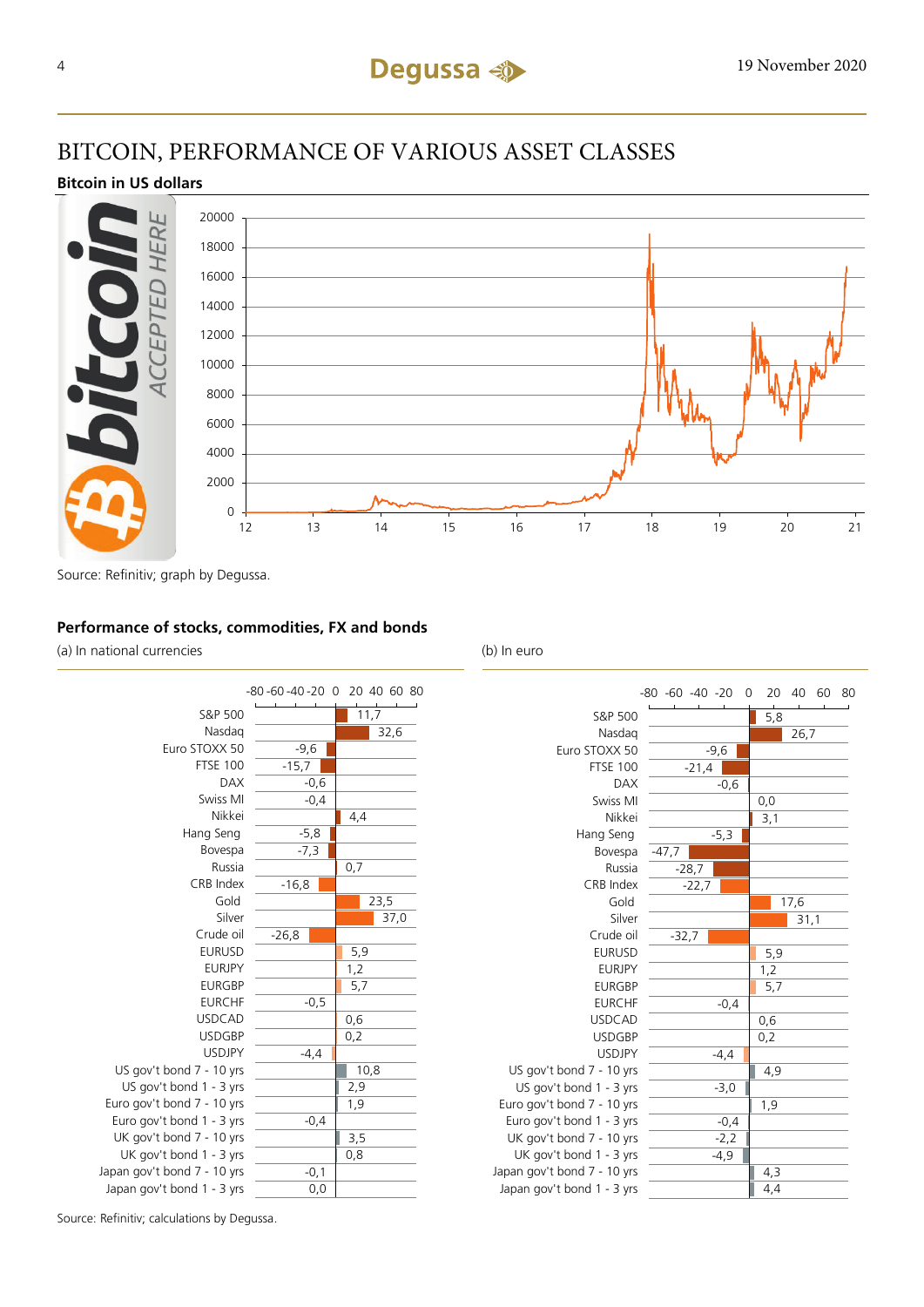### Issue Content 19 November 2020 It is Going to be Wild. Hold on to Physical Gold 5 November 2020 For In Fire Gold Is Tested 22 October 2020 The Policy of Inflating Everything, Not Only The Price Of Gold 8 October 2020 President Trump Is Good For Gold, Or Isn't He? 24 September 2020 Get Physical With Gold 10 September 2020 The Inflation Threat And The Case For Gold 27 August 2020 We Need Sound Money To Regain and Defend Our Liberties 13 August 2020 Gold And Silver Prices Are Set To Trend Even Higher 30 July 2020 The Big Short In Official Currencies 16 July 2020 "World Gold Price" Hits A New Record 2 July 2020 Some Things You Need To Know About Money 4 June 2020 Gold in Times of Economic Crisis and Social Revolution 20 May 2020 First the Money Supply Shock, Then the Inflation Shock 7 May 2020 Be Aware of What Inflation Really Is 23 April 2020 The Undesirable Effects of the Corona-Virus Relief Package 9 April 2020 The Boom And Bust Theory That Does Not Crash 26 March 2020 With Mega Bail Outs, Governments Are The Big Winners 12 March 2020 The Truth About Money – Past, Present, Future 27 February 2020 Inflation Policy And Its Supporters 13 February 2020 Gold-ETFs Versus Physical Gold: Difference Matters 30 January 2020 Do Not Think The Era Of Boom And Bust Has Ended 23 January 2020 Bull Markets, No Bubble Markets: Gold And Silver In 2020 19 December 2019 The Inflation Sham 5 December 2019 Why the Feared Crash Keeps Us Waiting 21 November 2019 Asset Price Inflation and the Price of Gold 7 November 2019 ETFs Drive Gold Demand 24 October 2019 The Inflationary Supply Of Unbacked US Dollars And The Price Of Gold 10 October 2019 Let's Get Physical With Gold And Silver 26 September 2019 The US Dollar Beast 12 September 2019 The Inflationary Tide That Lifts all Boats but One 29 August 2019 The Disaster of Negative Interest Rate Policy 15 August 2019 The Gold Bull Market Is Back 1 August 2019 Gold And Silver Prices – Get Going! 19 July 2019 Facebook's Fake Money 4 July 2019 It Looks Like A Gold Bull Market, It Feels Like A Gold Bull Market – Maybe It Is A Gold Bull Market? 19 June 2019 Good Money, Bad Money—And How Bitcoin Fits In 6 June 2019 Gold Outshines The US Dollar 23 May 2019 The Boom That Will Have It Coming 9 May 2019 The Crusade Against Risk

#### **Articles in earlier issues of the** *Degussa Market Report*

The Degussa Marktreport (German) and the Degussa Market Report (English) are available at: **www.degussa-goldhandel.de/de/marktreport.aspx**.